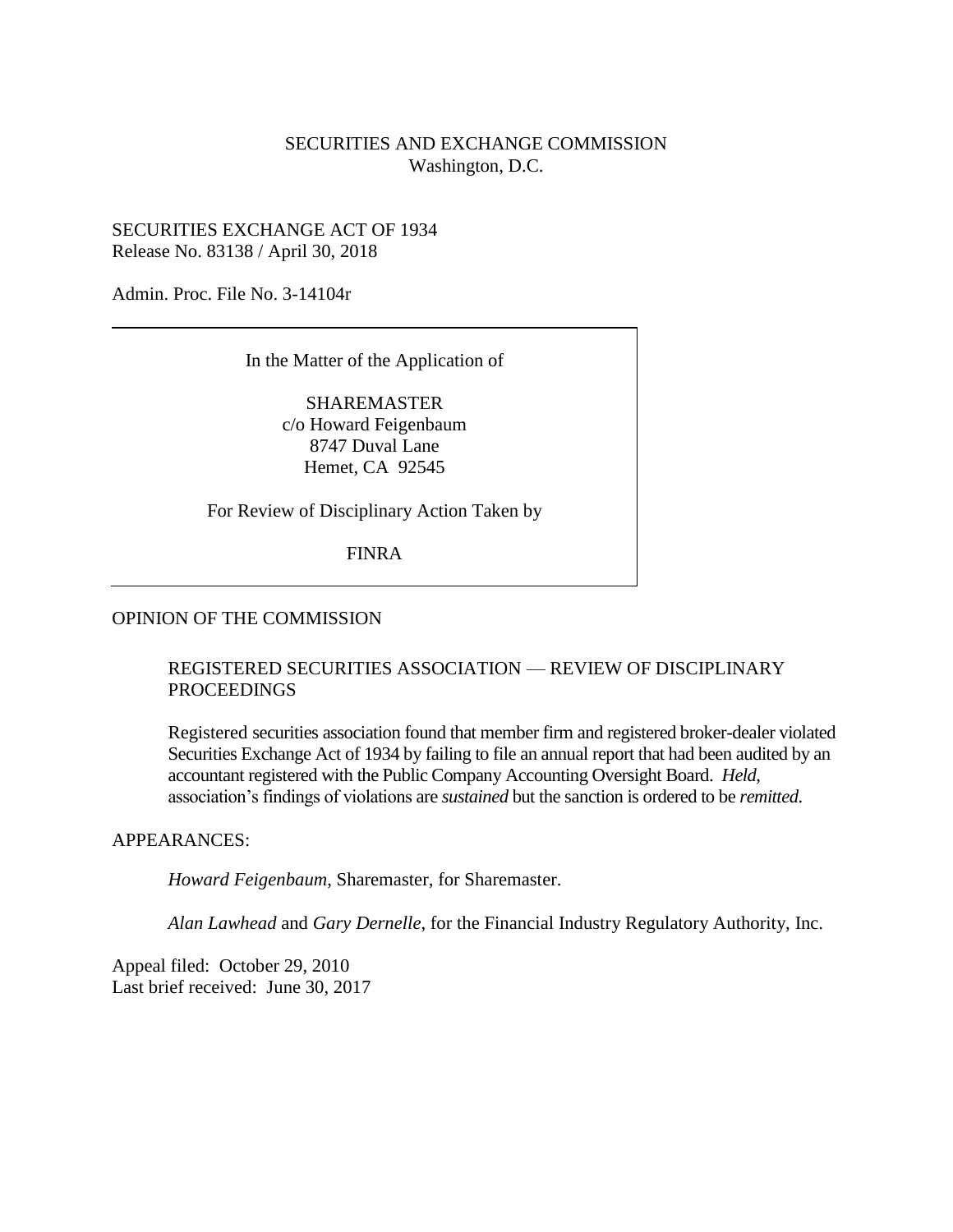Sharemaster, a FINRA member firm and registered broker-dealer, seeks review of FINRA disciplinary action finding that it violated Section 17(e) of the Securities Exchange Act of 1934 and Rule 17a-5 thereunder by filing an annual report that was audited by an accounting firm that was not registered with the Public Company Accounting Oversight Board ("PCAOB").<sup>1</sup> FINRA suspended Sharemaster until it filed a compliant annual report—which it did—and imposed a \$1,000 late fee. We sustain FINRA's finding of violation but order it to remit the fee.

## **I. Background**

On February 17, 2010, Sharemaster filed with FINRA an annual report for calendar year 2009 that contained financial statements that were audited by an accounting firm that was not registered with the PCAOB. Although Exchange Act Section 17(e) and Rule 17a-5 required that broker-dealer annual reports be audited by a PCAOB-registered accounting firm, the text of Rule 17a-5(e)(1)(i)(A) in the Code of Federal Regulations provided an exemption from filing audited annual reports if "[t]he securities business of such broker or dealer has been limited to acting as a broker (agent) for the issuer in soliciting subscriptions for securities of such issuer, said broker has promptly transmitted to such issuer all funds and promptly delivered to the subscriber all securities received in connection therewith, and said broker has not otherwise held funds or securities for or owed money or securities to customers."<sup>2</sup> Both we and our staff have stated consistently that this exemption applies only to brokers who act as agents on behalf of a single issuer.<sup>3</sup> Despite having acted as a broker for multiple issuers during the 2009 calendar year, Sharemaster claimed it was able to rely on the exemption provided in Rule  $17a-5(e)(1)(i)(A)$ .<sup>4</sup>

2 17 C.F.R. § 240.17a-5(e)(1)(i)(A) (2009). Prior to 2009, Rule 17a-5 required that annual audited reports of financial statements be certified by an independent public accountant. 15 U.S.C. § 78q(e)(l)(A), as amended by the Sarbanes-Oxley Act of 2002, Pub. L. No. 107-204, § 205(c)(2), 116 Stat. 745 (2002); 17 C.F.R § 240.17a-5(d); *Extension of Order Regarding Broker-Dealer Financial Statement Requirements Under Section 17 of the Exchange Act*, Securities Exchange Act Release No. 34-54920, 2006 WL 3627066 (Dec. 12, 2006) (expired Dec. 2008).

3 *See, e.g.*, *First Nev. Sec., Inc.*, Exchange Act Release No. 34-30772, 1992 WL 129516, at \*2 n.6 (June 4, 1992) (opinion of the Commission); *Lincoln Fin. Distribs., Inc.*, SEC No-Action Letter, 2017 WL 656009, at \*1 (Feb. 17, 2017) (staff no-action letter). In its filings, Sharemaster acknowledges the Commission's longstanding "single issuer" requirement. Nonetheless, it contends that that requirement is inconsistent with the rule.

4 Sharemaster did not seek an exemption under Rule  $17a-5(e)(1)(i)(A)$  prior to the institution in 2009 of the requirement that a broker's financial statements be audited by a PCAOB-registered accountant. According to Sharemaster, the new requirement for an audit prepared by a PCAOB-registered accountant—rather than an independent public accountant— "sharply increased" the cost for it to file its annual statement from \$582 to \$2800.

 $\frac{1}{1}$ 15 U.S.C. § 78q(e); 17 C.F.R. § 240.17a-5.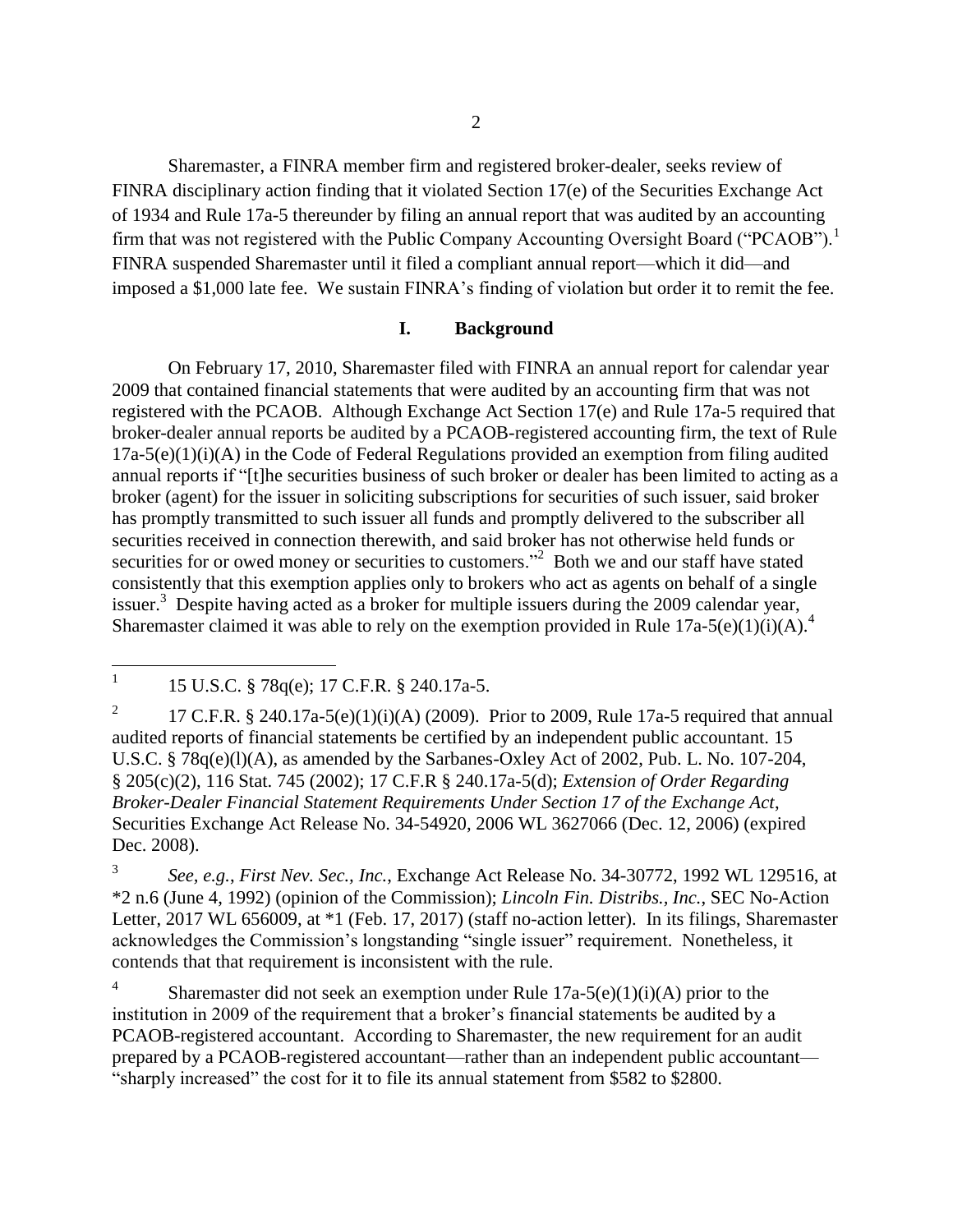Consistent with our longstanding precedent, FINRA deemed the annual report noncompliant because it had not been audited by a PCAOB-registered accounting firm. In a "Notice of Suspension" dated May 3, 2010, FINRA alerted Sharemaster that it was suspended until it filed a compliant annual report and that a \$1,000 late fee for its failure to timely file a compliant annual report had been assessed.

On May 17, 2010, Sharemaster requested a hearing before FINRA. FINRA conducted an expedited hearing on June 24, 2010. On October 6, 2010, a Hearing Panel appointed under Rule 9559(d) issued a decision finding, based on "the SEC's long-standing interpretation of its own rule," that the exemption on which Sharemaster sought to rely is available only to brokers that solicit subscriptions for securities of a "single issuer." During the 2009 calendar year, Sharemaster had selling agreements with eight to ten different issuers, sold shares of multiple mutual funds to the firm's customers as a broker, and received commissions and fees from several issuers for the sale of mutual fund securities. On this basis, the Hearing Panel found that Sharemaster could not rely on the exemption provided in Rule  $17a-5(e)(1)(A)$ .

The Hearing Panel suspended Sharemaster until it filed the "requisite annual report." It ordered further that the suspension would convert to an expulsion at the end of six months "if Respondent has at that time not filed a properly audited annual report for 2009." The Hearing Panel also assessed \$1,785 in fees and costs in connection with the hearing without mentioning specifically the \$1,000 late fee that had been assessed in the Notice of Suspension.

On October 29, 2010, Sharemaster filed a timely application for review with the Commission. Sharemaster filed an annual report audited by a PCAOB-registered accounting firm three days later, and FINRA subsequently notified Sharemaster by letter that its suspension "has been lifted." Accordingly, on October 14, 2011, the Commission issued an order dismissing the application for review for lack of jurisdiction pursuant to Section 19(d) of the Exchange Act on the basis that the suspension was no longer in effect.<sup>5</sup>

Sharemaster appealed the Commission's October 14, 2011 order to the U.S. Court of Appeals for the Ninth Circuit. On March 9, 2012, we moved the Court of Appeals to remand the matter to us and, after the Court of Appeals granted our motion, ordered additional briefing on the Commission's review authority under Exchange Act Section 19(d)(2). In its brief filed with us on June 25, 2012, Sharemaster claimed that we had jurisdiction because "FINRA assessed and received payment of a \$1000 fine against Sharemaster when the firm was suspended." According to Sharemaster, jurisdiction existed under Section 19(d)(2) because "[i]f the Commission finds that Sharemaster properly filed its first annual report pursuant to the

 5 *Sharemaster*, Exchange Act Release No. 65570, 2011 WL 4889100, at \*4 (Oct. 14, 2011).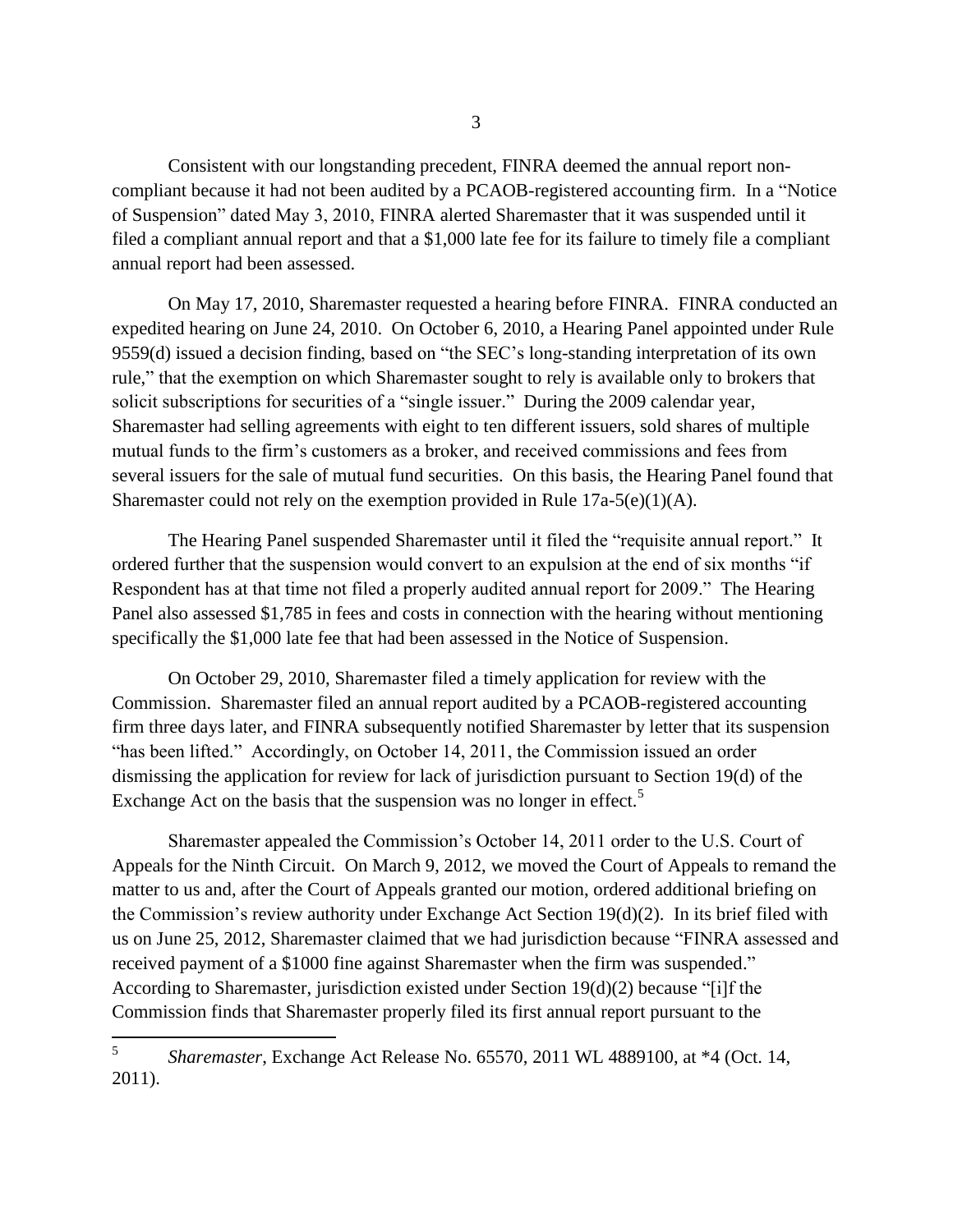exemption provided in Exchange Act Rule  $17a-5(e)(1)(i)$ , then the payment of a \$1000 fine would be unwarranted and should be refunded."

On August 29, 2013, after considering the additional briefing, we withdrew our October 14, 2011 order dismissing Sharemaster's application. Nonetheless, we again dismissed Sharemaster's application for lack of jurisdiction because there was no "live" sanction for us to review.<sup>6</sup> We reiterated that the suspension did not constitute a "live" sanction because FINRA had lifted the suspension,<sup>7</sup> and we stated that the \$1,000 that Sharemaster highlighted "appear[ed] to be another example of costs assessed as part of the FINRA proceeding" and "not a fine." $8$ 

Sharemaster again appealed our order to the Ninth Circuit. On February 2, 2017, the court remanded the matter to us for further proceedings.<sup>9</sup> The court deferred to our interpretation of Section 19(d) of the Exchange Act as permitting us to review only "live" sanctions.<sup>10</sup> Nevertheless, the court stated that the \$1,000 charge "appear[ed] to be a penalty" imposed for Sharemaster's late filing and not the costs of pursuing an appeal.<sup>11</sup> The court remanded because "the Commission unreasonably decided that the monetary penalty that FINRA imposed on Sharemaster was not a sanction and thus not a live disciplinary sanction."<sup>12</sup>

The court noted, however, that on remand the Commission could nonetheless determine "that the \$1,000 charge" was "not a sanction."<sup>13</sup> The court held "only that on th[e] record, the Commission has not shown that this controversy is moot."<sup>14</sup>

On April 17, 2017, we ordered the parties to file briefs addressing our jurisdiction to consider Sharemaster's application for review and, if jurisdiction exists, the merits of the firm's appeal.

 6 *Sharemaster*, Exchange Act Release No. 70290, 2013 WL 4647204, at \*3 (Aug. 29, 2013). 7 *Id*. at \*5. 8 *Id.* at \*6 n.37. 9 *Sharemaster v. SEC*, 847 F.3d 1059 (9th Cir. 2017). <sup>10</sup> *Id.* at 1068.  $11$  *Id.* at 1069-70. <sup>12</sup> *Id.* at 1071. <sup>13</sup> *Id.* at 1070 n.9. <sup>14</sup> *Id.*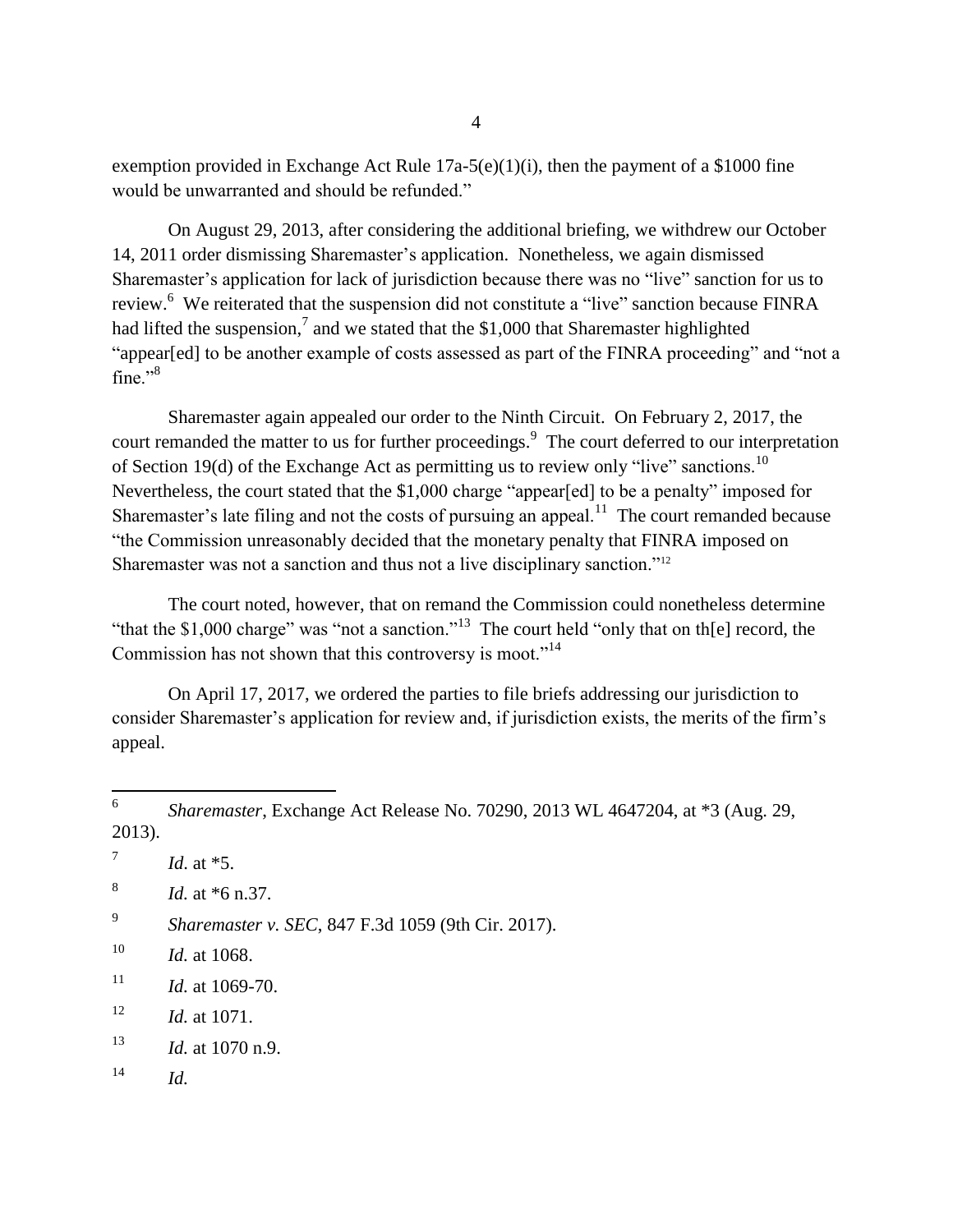### **II. Analysis**

#### **A. Jurisdiction**

Our jurisdiction to review FINRA and other SRO disciplinary actions is governed by Exchange Act Section 19(d) and includes—as relevant here—the imposition of a "final disciplinary sanction."<sup>15</sup> We construe Section 19(d) as requiring a "live" sanction—that is, a sanction that exists at the time of review for us to potentially affirm, modify, or set aside.<sup>16</sup> We conclude that the \$1,000 late fee imposed in this case satisfies this jurisdictional requirement.

# **1. The late fee FINRA imposed for Sharemaster's untimely filing constitutes a final disciplinary sanction that we have jurisdiction to review.**

We find that the \$1,000 late fee FINRA imposed on Sharemaster was a final disciplinary sanction subject to our review under Exchange Act Section 19(d). The Ninth Circuit held that "a fine is a 'disciplinary sanction,'" and it considered the late fee to be a fine because it "appear[ed] to be . . . imposed for not timely filing an annual report prepared by a PCAOB-registered accountant."<sup>17</sup> The Ninth Circuit distinguished this type of late fee from an administrative fee imposed "for pursuing an administrative appeal."<sup>18</sup> The supplemental briefing we ordered following the Ninth Circuit's remand confirms that the late fee was a fine imposed for Sharemaster's failure to timely file an annual report audited by a PCAOB-registered accountant. As a result, it is a sanction.

Although the Ninth Circuit indicated that "[t]he \$1,785 sum that FINRA ordered Sharemaster to pay evidently included a \$1,000 penalty for not timely complying with Rule 17a-5(d),<sup> $19$ </sup> the parties agree that the \$1,000 late fee was separate from the \$1,785 in costs that the Hearing Panel imposed in its October 6, 2010 order.<sup>20</sup> The supplemental briefing clarified that

15 <sup>15</sup> 15 U.S.C. § 78s(d).

<sup>16</sup> *Sharemaster*, Exchange Act Release No. 70290, 2013 WL 4647204, at \*3-4 (Aug. 29, 2013).

<sup>17</sup> *Sharemaster*, 847 F.3d at 1069-70.

<sup>18</sup> *Id.* at 1070.

<sup>19</sup> *Id.* The court assumed that the \$1,785 referenced in the Hearing Panel's decision included a \$750 administrative fee, a \$35 transcript fee, and a \$1,000 penalty on Sharemaster for failing to file a compliant annual report. *Id.* at 1069. The briefs that the parties submitted on remand clarified that the \$1,785 in costs comprised "an administrative fee of \$750.00 and the cost of the hearing transcript," which was \$1,035.00.

<sup>20</sup> On this point, we grant FINRA's May 25, 2017 Motion for Leave to Submit Additional Evidence and have considered the parties' related submissions. *See* 17 C.F.R. § 201.452.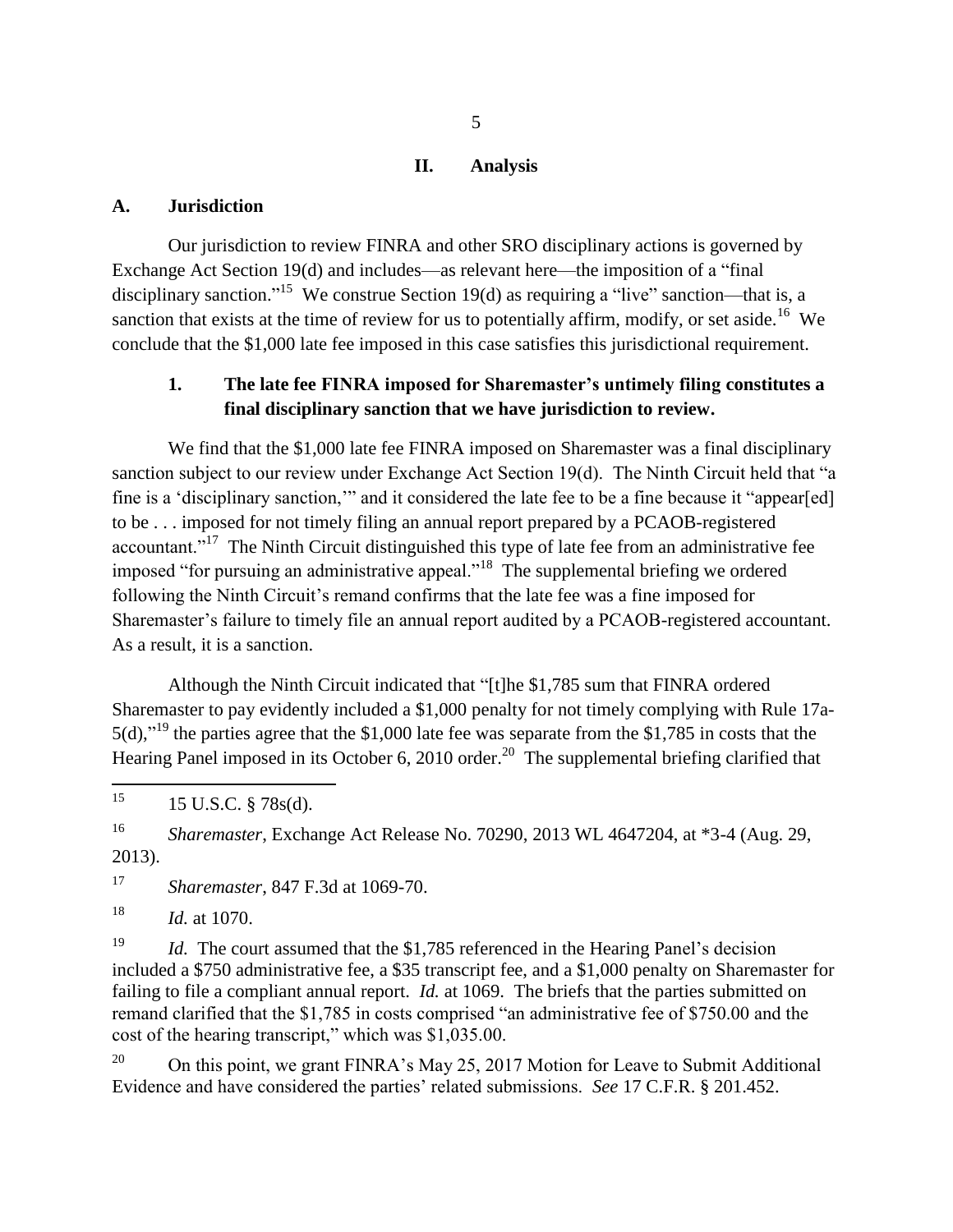the \$1,000 charge on which the Ninth Circuit premised jurisdiction is the late fee assessed by FINRA staff several months prior to the issuance of the Hearing Panel's decision.

As discussed above, the Notice of Suspension alerted Sharemaster of its suspension and the imposition of a \$1,000 late fee for failure to timely file an annual report audited by a PCAOB-registered accounting firm. The Notice of Suspension also advised Sharemaster that the fee would be automatically deducted from its Central Registration Depository ("CRD") account. FINRA deducted \$1,000 from Sharemaster's CDR account to cover the fee on May 14, 2010.

The Notice of Suspension stated further that "if your firm requests a hearing, you should be aware that, pursuant to FINRA Rule 8310(a) and 9559(n), a Hearing Officer, or, if applicable, Hearing Panel may approve, modify, or withdraw any and all sanctions, requirements, restrictions or limitations imposed by this notice, and may also impose any other fitting sanctions."<sup>21</sup> Sharemaster timely requested a hearing on May 17, 2010. In doing so, Sharemaster requested that "the Hearing Officer/Panel deem the firm's annual report filed, withdraw the firm's pending suspension from membership and withdraw fees assessed against the firm." FINRA has conceded that Sharemaster timely challenged both its suspension and the imposition of the \$1,000 late fee. In its October 6, 2010 decision, the Hearing Panel suspended Sharemaster until it filed a compliant annual report and imposed an additional \$1,785 in administrative costs. The Hearing Panel rejected all other arguments without discussion.

We conclude that the \$1,000 late fee is a fine imposed for Sharemaster's failure to timely file an annual report audited by a PCAOB-registered accountant. The assessment of the fee necessarily resulted only from FINRA's determination that Sharemaster was not entitled to the exemption under Exchange Act Rule  $17a-5(e)(1)(i)(A)$ <sup>22</sup> Sharemaster would not have otherwise been subject to a late fee. Indeed, if Sharemaster was entitled to rely on the exemption the financial statements Sharemaster submitted on February 17, 2010 would have been considered timely as they were due March 1, 2010. As a result, the Hearing Panel presumably would have been compelled to withdraw the fee had Sharemaster prevailed on the merits. Because we, too, would be "compelled to set aside the \$1,000" charge "if Sharemaster prevails on the merits of

<sup>21</sup> See FINRA Rule  $9559(n)(1)$  (stating that in "any action brought under the Rule  $9550$ Series . . . the Hearing Officer or, if applicable, the Hearing Panel may approve, modify or withdraw any and all sanctions, requirements, restrictions or limitations imposed by the notice and, pursuant to Rule 8310(a), may also impose any other fitting sanction").

<sup>&</sup>lt;sup>22</sup> *See* Section 4(g) of Schedule A to FINRA's By-Laws ("[T]here shall be imposed upon each member required to file reports . . . a fee of \$100 for each day that such report is not timely filed. The fee will be assessed for a period not to exceed 10 business days.").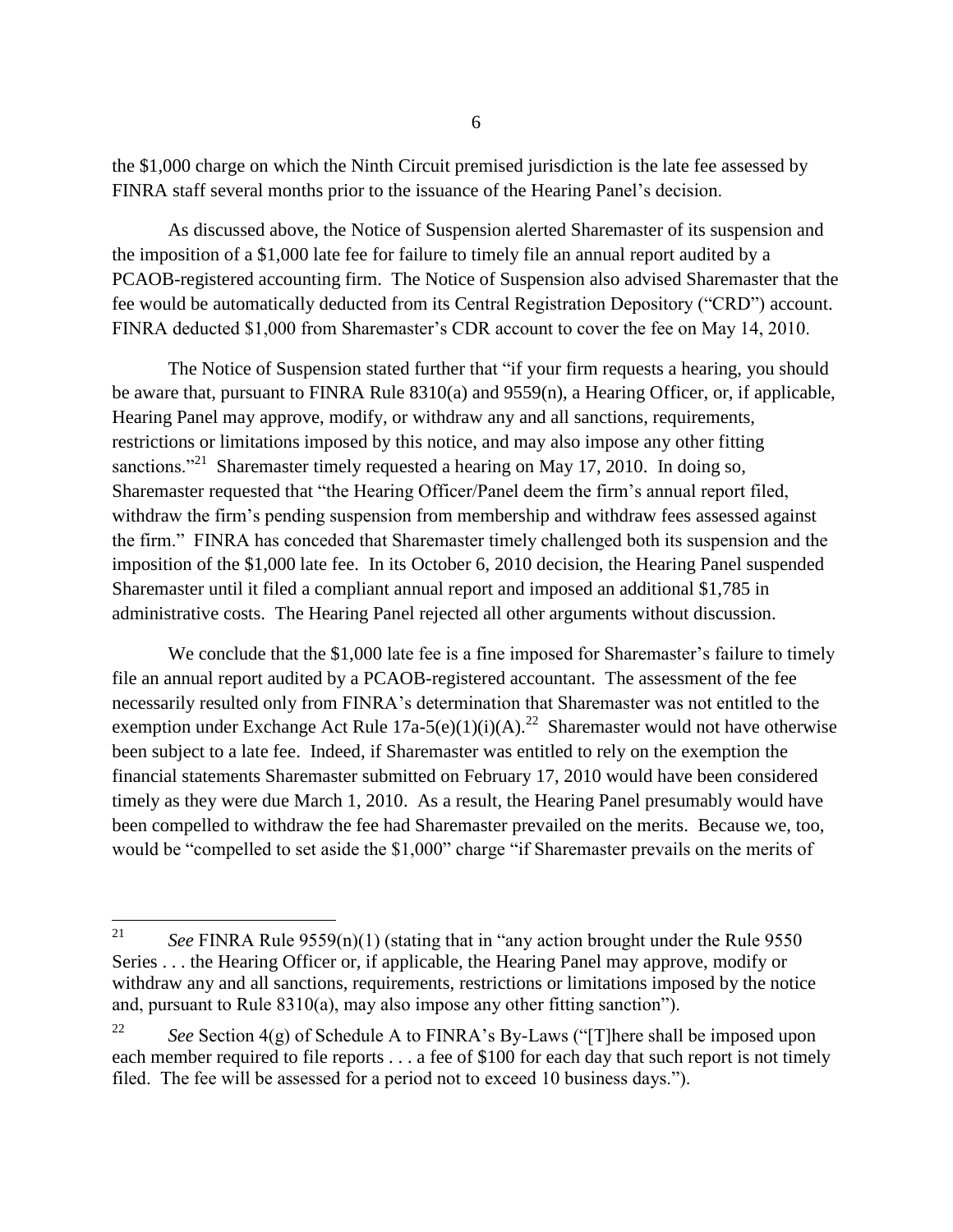[its] argument," the \$1,000 late fine is a sanction in the form of a fine and is "unlike the sunk transactional costs of pursuing an administrative appeal. $1^{23}$ 

## **2. We reject FINRA's argument that the late fee is not a sanction.**

We reject FINRA's contention that the late fee is not a final disciplinary sanction that is reviewable under the Exchange Act. First, FINRA argues that the late fee "was not the result of a FINRA disciplinary action and thus cannot constitute a final disciplinary sanction." According to FINRA, the late fee cannot serve as a basis for Commission jurisdiction because the assessment of the fee "involved no determination of wrongdoing by FINRA and did not have a disciplinary character"—it was merely a fee levied by FINRA staff in the ordinary course of business several months before the Hearing Panel decision. But FINRA ignores the fact that the only reason the fee was imposed was that it determined that Sharemaster failed to file a compliant 2009 annual report. The late fee was in essence a fine. And the Hearing Panel approved that fine when it did not cancel it despite Sharemaster's explicit objection.

Indeed, we have previously treated this type of late fee as a final disciplinary sanction in the form of a fine. In *Gremo Investments, Inc.*, the applicant submitted an annual report that had not been audited by a PCAOB-registered accounting firm, and FINRA deemed the report not filed and assessed a \$1,000 late fee pursuant to the same By-Laws applied in this case.<sup>24</sup> We exercised our jurisdiction to review the applicant's challenge to the imposition of the "fine."<sup>25</sup>

Second, FINRA argues that "[u]nlike the threat of suspension, assessment of the latefiling fee could not be avoided by Sharemaster's request for a hearing" because "[a] late-filing fee is not an element of FINRA Rule 9552 and is not stayed by the filing of a hearing request."<sup>26</sup> As discussed above, we find that the late fee is an element of Rule 9552 because it is "a sanction, requirement, restriction, or limitation" that the Hearing Panel could have "approved, modified, or withdrawn."<sup>27</sup> The fact that the late fee had already been paid—and thus could not have been "stayed" by a request for a hearing—is not relevant to that determination. We see no reason why the late fee is not a fine that should be reviewed as a final disciplinary sanction merely because

<sup>24</sup> Exchange Act Release No. 64481, 2011 WL 1825020, at \*2, 4 n.19 (May 12, 2011). Unlike here, the Hearing Panel in *Gremo Investments* mentioned the late fee. But that is not determinative of whether the late fee constitutes a sanction in the form of a fine.

<sup>25</sup> *Id.* at  $*4$ .

<sup>26</sup> *See FINRA Rule 9552(d)* ("The suspension referenced in a notice . . . shall become effective . . . unless stayed by a request for a hearing pursuant to Rule 9559.").

<sup>27</sup> *See supra* note 21.

<sup>23</sup> <sup>23</sup> *Sharemaster*, 847 F.3d at 1070.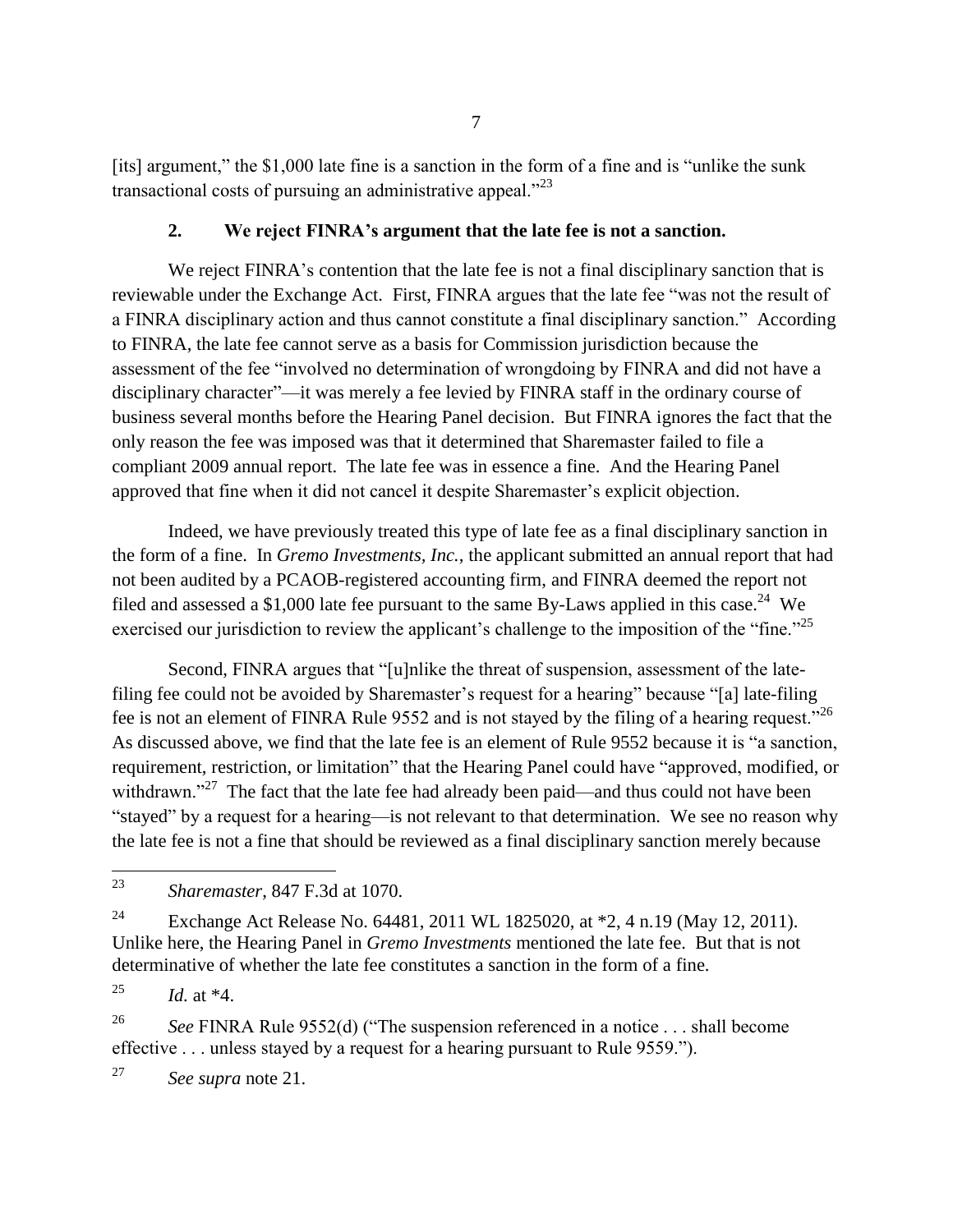FINRA had already deducted the sum from Sharemaster's CDR account at the time Sharemaster requested a hearing. Sharemaster specifically requested a hearing to challenge the suspension and the late fee. Even if the initial deduction of the late fee from Sharemaster's account could not have been "avoided" by Sharemaster's request for a hearing, the Hearing Panel could have acted to cancel the deduction or otherwise remit the fee had it found for Sharemaster on the merits. Indeed, as discussed above, the Hearing Panel approved the fee when it rejected all of Sharemaster's other arguments, including its argument that the Hearing Panel should "withdraw fees assessed against the firm," without discussion.

Finally, FINRA argues that the Commission lacks jurisdiction over fee assessments generally. FINRA cites *Marshall Financial, Inc.*, <sup>28</sup> in which we noted that "Exchange Act Section 19 does not appear to authorize the setting aside of NASD's Fees assessment or authorize 'remission' of the Fees."<sup>29</sup> But *Marshall Financial* concerned administrative fees assessed in connection with hearings before an  $SRO$ .<sup>30</sup> Those fees are akin to the administrative fees and costs that FINRA imposed against Sharemaster after it requested a hearing. Unlike the \$1,785 in those fees and costs, the \$1,000 late fee was a fine directed at the underlying conduct.<sup>31</sup>

For the reasons set forth above, we find that the \$1,000 late fee FINRA imposed on Sharemaster in May 2010 constitutes a final disciplinary sanction that remains "live" and gives the Commission jurisdiction in this matter under Exchange Act Section 19(d).

### **B. Merits**

Exchange Act Section 19(e) governs the Commission's review of FINRA disciplinary action and requires the Commission to sustain such action if the record shows by a preponderance of the evidence that a member firm engaged in the conduct FINRA found, that the conduct violated FINRA's rules, and that FINRA's rules are, and were applied in a manner, consistent with the purposes of the Exchange Act.<sup>32</sup>

<sup>30</sup> *Id.* at \*1.

<sup>31</sup> On May 12, 2017, after the Ninth Circuit remanded the matter, FINRA notified Sharemaster in a letter that it was "forgiving the \$1,785 in costs" that the Hearing Panel ordered and that Sharemaster was "released from any obligation to pay this amount to FINRA."

<sup>32</sup> *See* 15 U.S.C. § 78s(e)(1).

<sup>28</sup> <sup>28</sup> Exchange Act Release No. 50343, 2004 WL 2026518 (Sept. 10, 2004).

<sup>&</sup>lt;sup>29</sup> *Id.* at \*3 n.21 (discussing fees associated with arbitration proceeding in which the applicant had been named).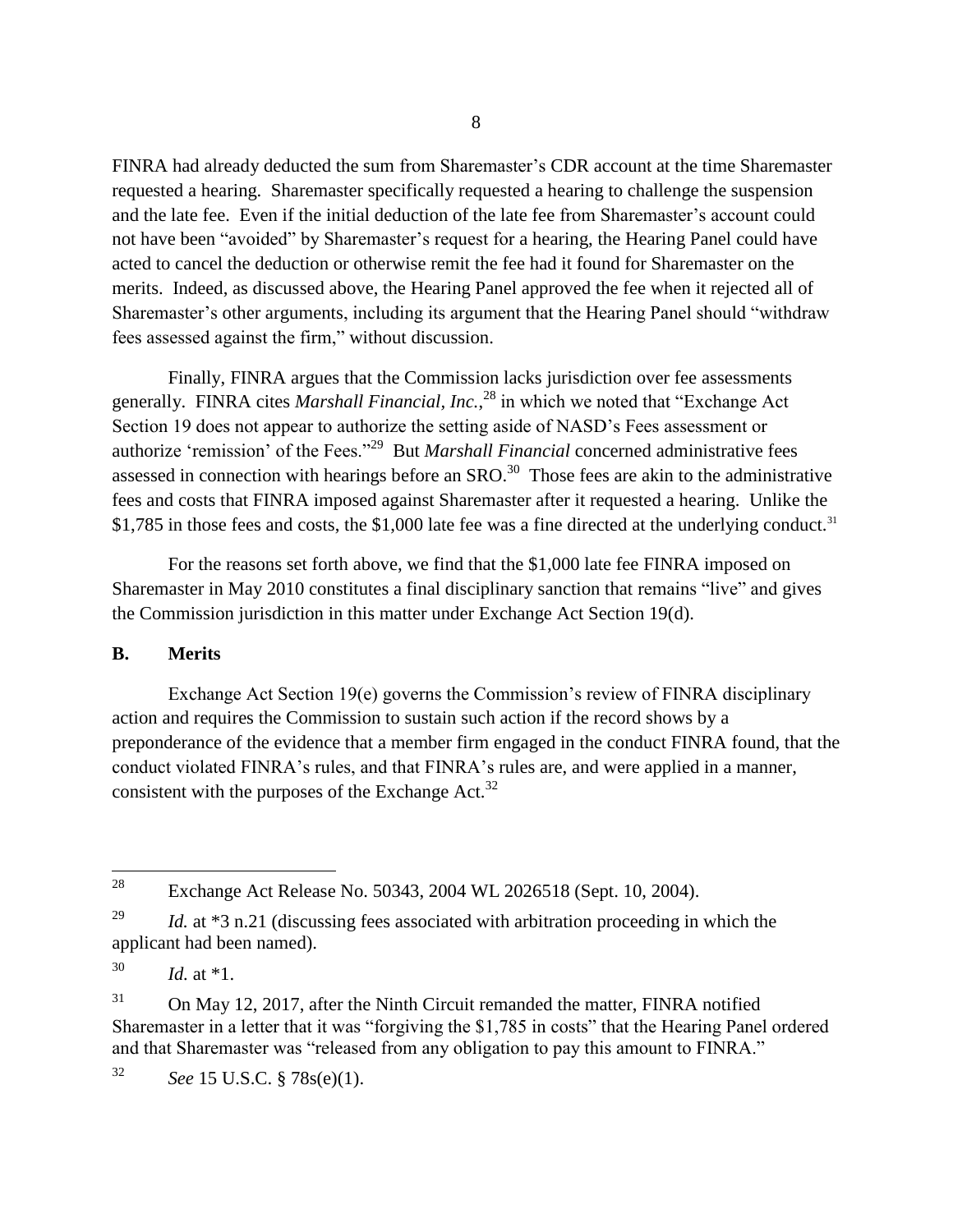Sharemaster claims that its 2009 financial statements did not need to be audited by an accounting firm registered with the PCAOB because it was able to rely on the exemption provided by Exchange Act Rule  $17a-5(e)(1)(i)(A)$ . Sharemaster bears the burden of establishing that it was entitled to rely on the exemption. $33$ 

Exchange Act Rule  $17a-5(e)(1)(i)(A)$ , as it appeared in the Code of Federal Regulations at the time Sharemaster filed its 2009 annual report, provided that a broker-dealer's financial statements need not be audited if "[t]he securities business of such broker or dealer has been limited to acting as a broker (agent) for *the* issuer in soliciting subscriptions for securities of such issuer, said broker has promptly transmitted to such issuer all funds and promptly delivered to the subscriber all securities received therewith, and said broker has not otherwise held funds or securities for or owed money or securities to customers."<sup>34</sup> Sharemaster contends that this exemption may be relied on by a broker—like Sharemaster—that acts as an agent in soliciting subscriptions for *multiple* issuers, so long as the broker neither holds customers' funds or securities nor owes customers money or securities. FINRA contends that the exemption applies only to a broker acting as an agent for a *single* issuer.

We resolved this issue in 1977. At that time, we amended Rule  $17a-5(e)(1)(i)(A)$  to provide that the exemption applied if "[t]he securities business of such broker or dealer has been limited to acting as broker (agent) for *an* issuer in soliciting subscriptions for securities of such issuer . . . .  $\cdot$ <sup>35</sup> This change clarified that the exemption applied only to a broker acting as an agent for a single issuer. At the time, our staff recognized that the change was made "in order to clarify precisely" the question of whether the exemption applied to brokers who act as the agent for a single issuer or for multiple issuers.<sup>36</sup> And we ourselves stated after the 1977 amendment that Rule  $17a-5(e)(1)(i)(A)$  "exempts from the audit requirement firms which limit their business to soliciting, as agent, subscriptions for securities of a single issuer  $\dots$ ."<sup>37</sup>

<sup>37</sup> *First Nev. Sec.*, 1992 WL 129516, at \*2 n.6.

<sup>33</sup> <sup>33</sup> *See, e.g.*, *FCS Sec.*, Exchange Act Release No. 64852, 2011 WL 2680699, at \*5 (July 11, 2011).

<sup>&</sup>lt;sup>34</sup> 17 C.F.R. § 240.17a-5(e)(1)(i)(A) (2017) (emphasis added).

<sup>35</sup> 42 Fed. Reg. 23,786, 23,788 (May 10, 1977) (emphasis added) (adopting the change); *see also* 42 Fed. Reg. 782, 786 (Jan. 4, 1977) (proposing the change and showing the change in the text of the regulation); *cf.* 17 C.F.R. 240.17a-5(e)(1)(i)(a) (1976) (stating that the exemption applied if the "securities business of such broker or dealer has been limited to acting as broker (agent) for *the* issuer in soliciting subscriptions for securities of such issuer") (emphasis added).

<sup>36</sup> *Continental Wingate Capitol Corp.*, SEC No-Action Letter, 1977 WL 13703, at \*4 (Jan. 12, 1977).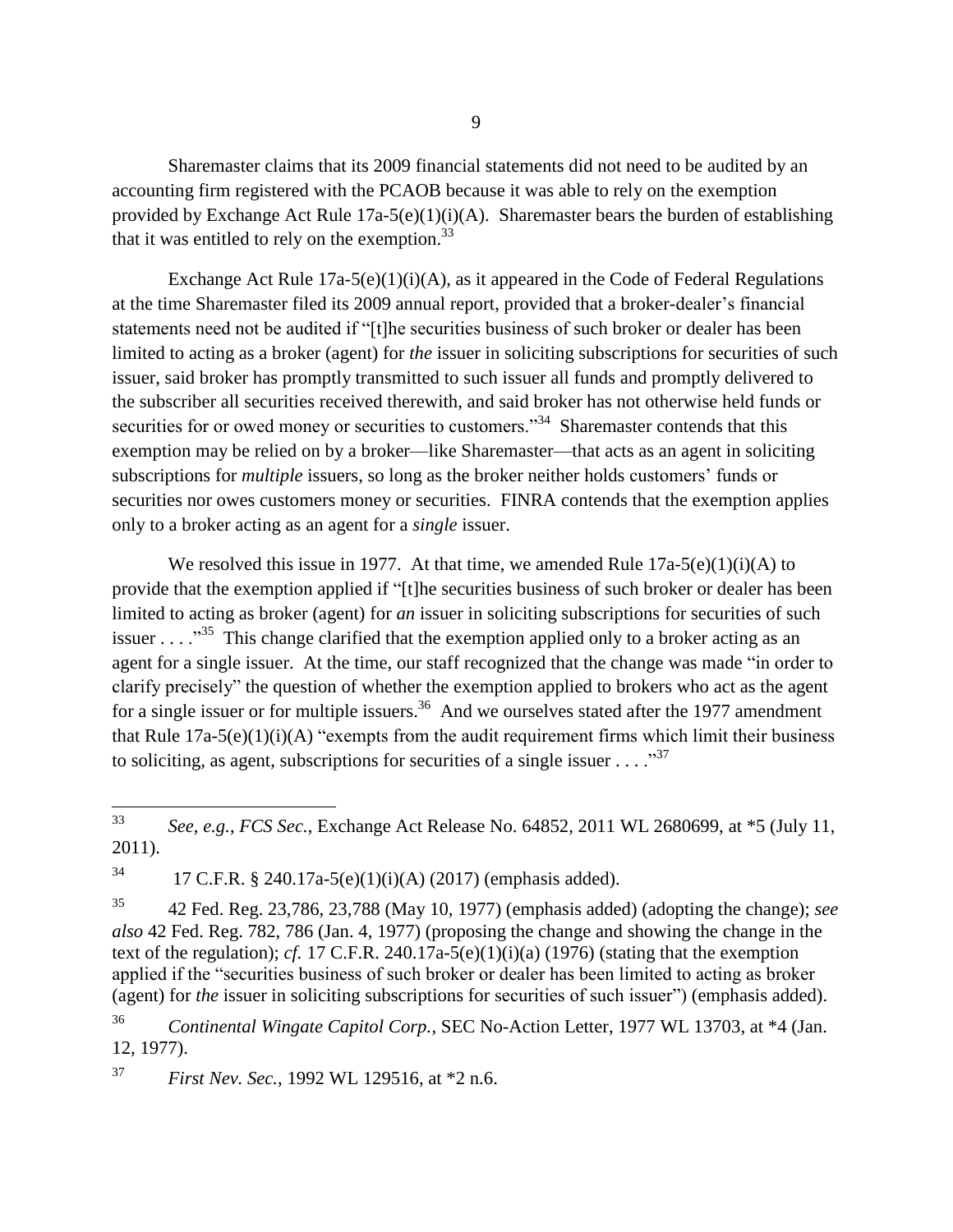Our staff has stated that the exemption in Rule  $17a-5(e)(1)(i)(A)$  "as amended ... [g]enerally ... applies only to brokers and dealers engaged exclusively in self-underwriting.<sup>38</sup> In other words, the exemption "is basically designed to relieve a broker-dealer engaged exclusively in underwriting the issues of its parent from the requirement that its annual report of financial statements be audited.<sup>39</sup> As a result, our staff has consistently taken the position that the exemption is available to broker-dealers in this situation.<sup>40</sup> Our staff has also taken the position that the exemption does not apply to a broker that acts for multiple issuers, even if it "usually conducts business with only one [issuer] at any given time," because the exemption applies "only to those situations which in fact involve a single issuer, as in self-underwriting."<sup>41</sup> It is the limited nature of the business of a broker that solicits subscriptions for a single issuer and the relationship between the broker and that issuer, such as when the broker is engaged only in underwriting the issues of its parent, that renders the audit requirement unnecessary.<sup>42</sup>

Although the 1977 amendment was published in the Federal Register, an error was made when printing the new rules in the Code of Federal Regulations. Despite the amendment, the Code of Federal Regulations continued to describe the exemption as limited to a broker that acts as an agent "for *the* issuer in soliciting subscriptions for securities."<sup>43</sup> Nonetheless, the rules as

<sup>39</sup> *John H. Anderson*, SEC No-Action Letter, 1978 WL 481000, at \*1 (Jan. 6, 1978). In *Anderson*, the staff stated that the change in the language of the exemption from applying to brokers that solicited subscriptions "for the issuer" to brokers that solicited subscriptions "for an issuer" "effected no change in the application of this provision." *Id.* That is because the staff took the view that the exemption was limited to brokers that solicited subscriptions for a single issuer even before the change effected by the 1977 amendment. *E.g.*, *John Monroe*, SEC No-Action Letter, 1976 WL 12025, at \*1 (June 1, 1976). As discussed above, the staff recognized that the 1977 amendment "clarif[ied]" that the exemption was limited to brokers that solicited subscriptions for a single issuer. *See supra* note 36. We agree that, regardless of any ambiguity in the language of the exemption before the 1977 amendment, the 1977 amendment clarified that the exemption was limited to brokers that solicited subscriptions of a single issuer.

<sup>40</sup> *E.g.*, *Westar Fin. Serv., Inc.*, SEC No-Action Letter, 1986 WL 66946 (May 13, 1986).

<sup>41</sup> *Allison Waugh & Co., Inc.*, SEC No-Action Letter, 1976 WL 442417 (June 3, 1976).

<sup>42</sup> *Cf. First Nev. Sec.*, 1992 WL 129516, at \*2 & n.6 (stating that exemption did not apply to broker that "had done no business" during its fiscal year because "the exemption applies only to a firm engaged in specified types of business"—*i.e.*, soliciting subscriptions "for securities of a single issuer"—and not to a broker "that is not engaged in business at all").

<sup>43</sup> 17 C.F.R. § 240.17a-5(e)(1)(i)(A) (1978) (emphasis added); *see also* 17 C.F.R.  $\S$  240.17a-5(e)(1)(i)(A) (2009) (containing the same language as the 1978 CFR).

 $38\,$ <sup>38</sup> *PRI Sec. Corp.*, SEC No-Action Letter, 1978 WL 10735, at \*2 (Jan. 8, 1978).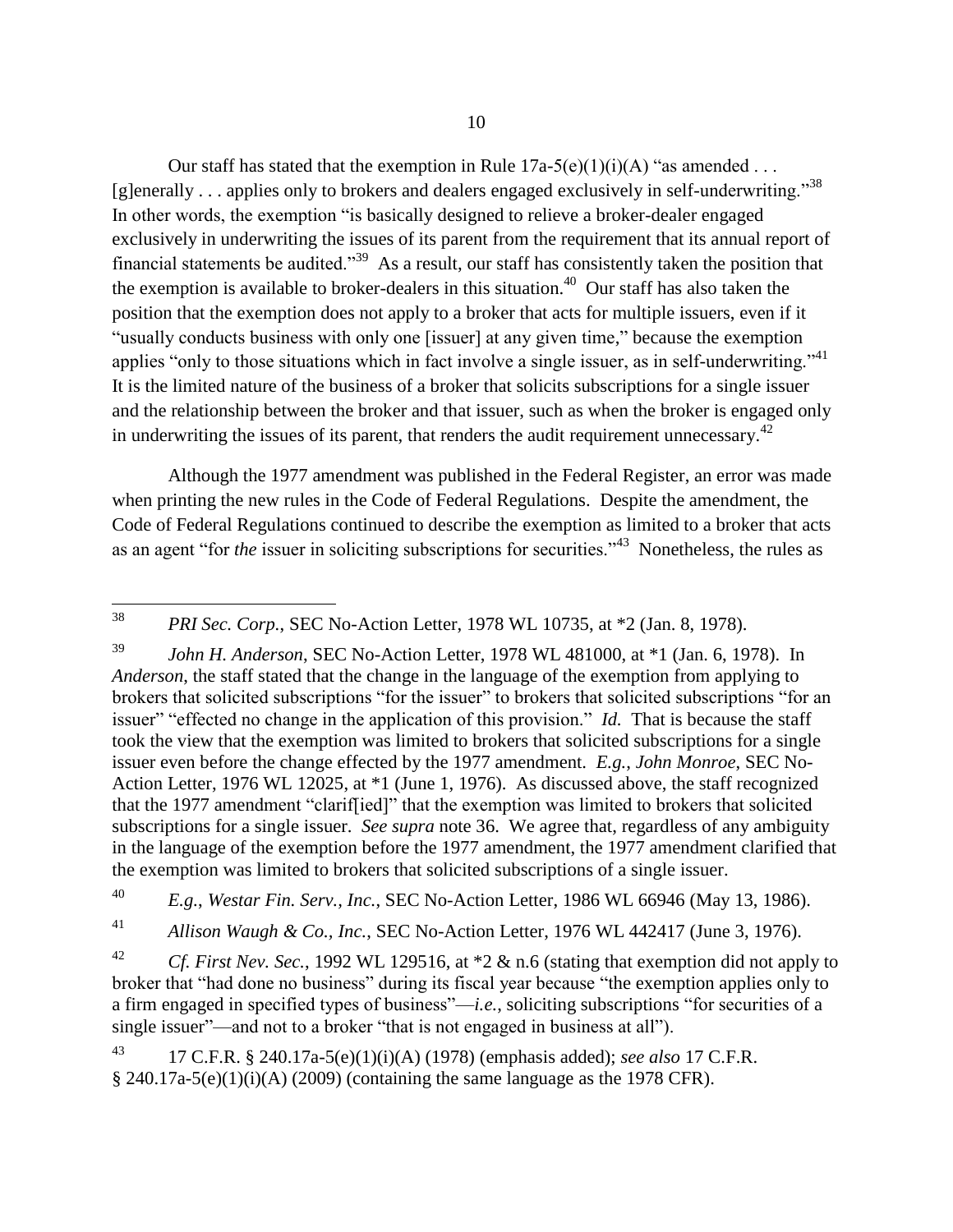written in the Federal Register clarified the scope of the exemption.<sup>44</sup> In this case, other information available to the industry also provided Sharemaster with notice. Indeed, although the parties in this proceeding have not cited the amendment to Rule 17a-5 in 1977, other industry participants have recognized the change enacted by that amendment.<sup>45</sup> The 1977 amendment also has been captured in other authorities that publish the text of the Commission's regulations.<sup>46</sup> And our staff has cited the amended language in communications with the industry.<sup>47</sup> Indeed, our staff has informed industry participants repeatedly since 1977 that the exemption is available only to brokers that act on behalf of a single issuer.<sup>48</sup> We have similarly informed industry participants of the single issuer requirement. 49

Sharemaster cites no statement from the Commission, the staff, or FINRA that led it to believe the exemption applied more broadly. To the contrary, our staff cited the amended language to Sharemaster prior to its filing of the 2009 annual report. On August 21, 2009, in response to an inquiry from Sharemaster, a member of our Office of the Chief Accountant informed Sharemaster via email that Rule 17a-5(e)(1)(i)(A) applies only if "the business of the

<sup>46</sup> *See, e.g.*, John C. Coffee, et al., Federal Securities Laws: Selected Statutes, Rules, and Forms 1316 (Foundation Press 2008 ed.); Richard W. Jennings and Harold Marsh, Jr., Selected Statutes, Rules and Forms under the Federal Securities Laws 662 (Foundation Press 1982 ed.); *see also* 14B Guy P. Lander, U.S. Securities Law for International Financial Transactions and Capital Markets § 13:199 (2d ed.) (stating that the exemption under Rule 17a-5 applies if "the securities business of the broker-dealer has been limited to acting as broker (agent) for an issuer in soliciting subscriptions for securities of the issuer").

<sup>47</sup> *Compare, e.g*., *SSMT Secs. Corp.*, SEC No-Action Letter, 1996 WL 108560, at \*1 (Mar. 14, 1996) (reciting the language of Rule  $17a-5(e)(1)(i)(A)$  as we amended it and granting noaction relief to a broker whose business was limited to acting as an agent for a single issuer), *with Cosmopolitan Planning, Ltd.*, SEC No-Action Letter, 1981 WL 24810, at \*1 (June 6, 1981) (reciting the language of Rule  $17a-5(e)(1)(i)(A)$  as we amended it and denying no-action relief to a broker whose business was limited to acting as an agent for multiple issuers because the exemption applies only to a broker "whose securities business has been limited to acting as a broker (agent) for a single issuer in soliciting subscriptions for securities of such issuer").

<sup>48</sup> *See, e.g.*, *Probity First Fin. Serv.*, SEC No-Action Letter, 2004 WL 3076272, at \*1 (Dec. 16, 2004); *Charter Secs. Corp.*, SEC No Action Letter, 1991 WL 178668, at \*1 (Mar. 11 1991).

<sup>49</sup> *First Nev. Sec.*, 1992 WL 129516, at \*2 n.6.

 $\overline{a}$ 

<sup>44</sup> *See Romero v. U.S. Dep't of Justice*, 556 F. App'x 365, 370 (5th Cir. 2014); *Ortiz v. Eichler*, 616 F. Supp. 1046, 1061 n.10 (D. Del. 1985).

<sup>45</sup> *E.g.*, *Pacific Real Estate Sec. Co., Inc.*, SEC No-Action Letter, 1992 WL 59841, at \*2 (Mar. 2, 1992); *United Res., Inc.*, SEC No-Action Letter, 1991 WL 273085, at \*1 (Dec. 13, 1991); *Metric Capital Corp.*, SEC No-Action Letter, 1991 WL 187403, at \*1 (Aug. 29, 1991).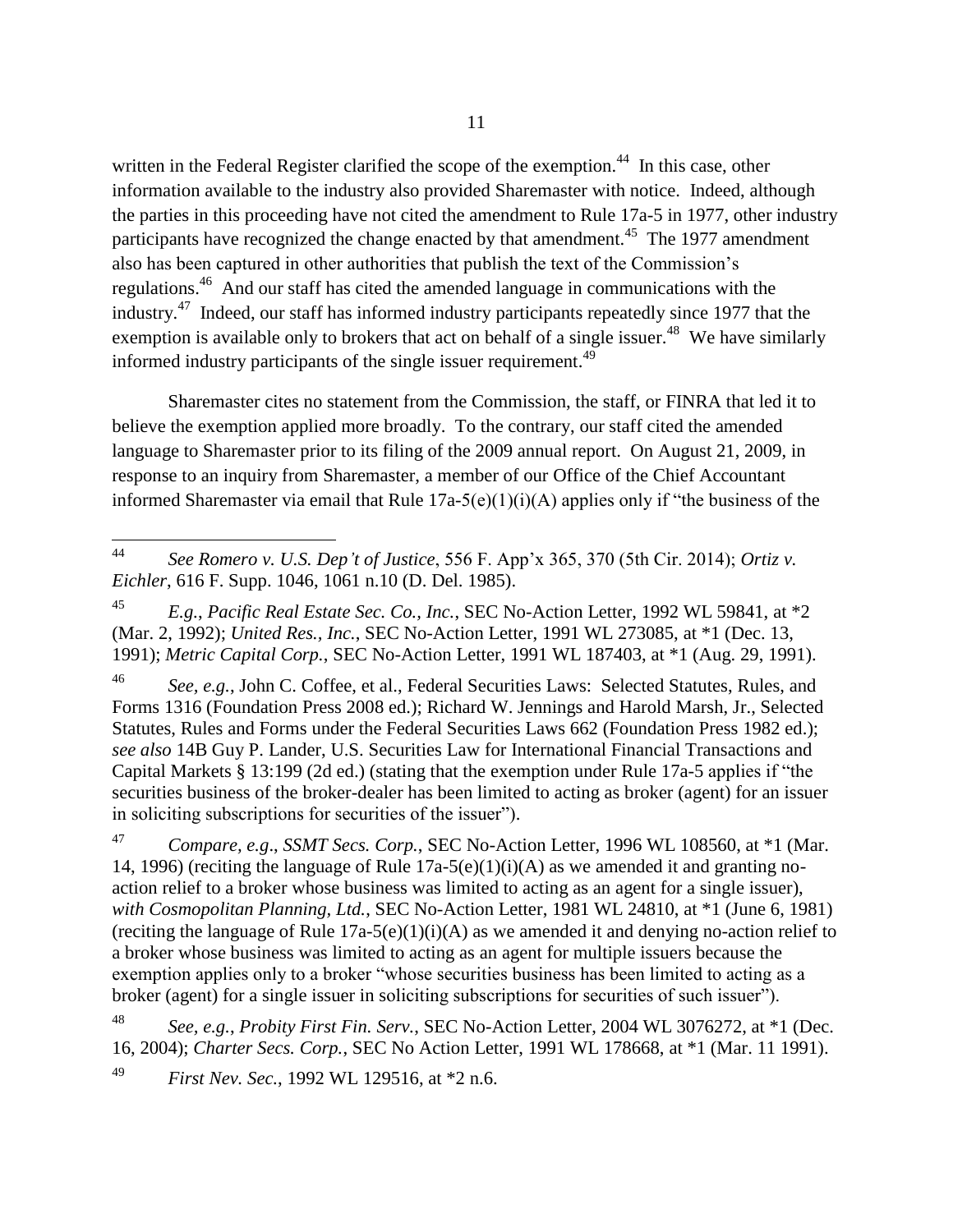broker-dealer is limited to acting as an agent for an issuer in soliciting subscriptions for securities."

We apply Rule 17a-5(e)(1)(i)(A), as amended in 1977, to Sharemaster's annual report for 2009. The amendment clarified that the exemption is available to Sharemaster only if it acted as an agent in soliciting subscriptions for a single issuer. Because Sharemaster admits that it acted for multiple issuers, it was not exempt from the requirement that its 2009 annual report contain financial statements that were audited by an accounting firm registered with the PCAOB.

Accordingly, we find that Sharemaster engaged in the conduct FINRA found, that the conduct violated FINRA's rules, and that FINRA's rules are, and were applied in a manner, consistent with the purposes of the Exchange Act.<sup>50</sup> Sharemaster did not file a compliant annual report for 2009 in a timely manner. Section 4(g) of Schedule A to FINRA's By-Laws required that Sharemaster do so. This rule is, and was applied in a manner, consistent with the purposes of the Exchange Act because one of the "basic purposes" of the Exchange Act "is to regulate the conduct of broker-dealers."<sup>51</sup> We therefore sustain FINRA's finding of violation.

In doing so, we note that only the action FINRA took against Sharemaster for its failure to timely file a compliant annual report for 2009 is before us. Although Sharemaster seeks to be "reimburs[ed]"for the amounts it expended in hiring a PCAOB-registered accountant to audit its financial statements in its subsequent annual reports, FINRA has not taken any action against Sharemaster with respect to those reports and Sharemaster has not filed an application for review of any such action. In any case, Sharemaster has provided no reason why our analysis in this opinion would not also apply to its subsequent annual reports.<sup>52</sup>

<sup>51</sup> *MKM Partners LLC*, Exchange Act Release No. 79700, 2016 WL 7473302, at \*5 (Dec. 28, 2016) (finding that an exchange's disciplinary action against a member for failing to file timely a required annual report under Rule l7a-5 was consistent with the Exchange Act).

<sup>52</sup> In 2013, we published in the Federal Register an amendment to Rule 17a-5(e)(1)(i)(A) in order to "modernize certain terms in the rule in a manner consistent with the Commission's 'plain English' initiative." *Broker-Dealer Reports*, 78 Fed. Reg. 51,910, 51,925 (Aug 21, 2013). The release does not indicate that a change from the language limiting the exemption to brokers that solicit subscriptions "for an issuer" was intended. Nonetheless, the amendment changed the language of the exemption to apply if "[t]he securities business of the broker or dealer has been limited to acting as broker (agent) for the issuer in soliciting subscriptions for securities of the issuer, the broker has promptly transmitted to the issuer all funds and promptly delivered to the subscriber all securities received in connection with the transaction, and the broker has not otherwise held funds or securities for or owed money or securities to customers." *Id.* at 51,990. As a result, this amendment reintroduced the language that the exemption applied if the broker

cont. . . .

<sup>50</sup> See supra note 32.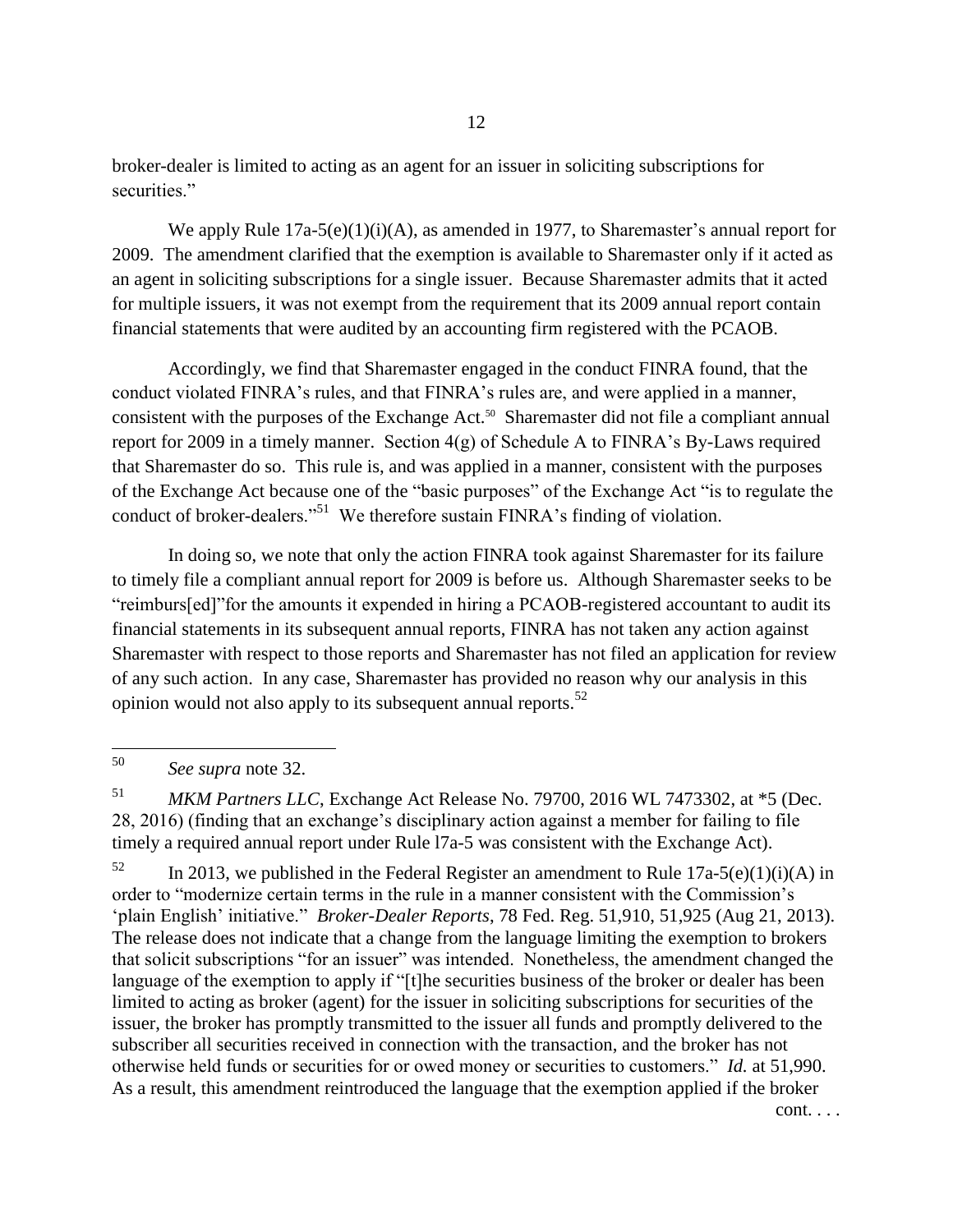\* \* \*

For the reasons set forth above, we sustain FINRA's finding that Sharemaster failed to timely file a PCAOB-audited financial report for fiscal year 2009.

### **III. Sanctions**

Pursuant to Exchange Act Section 19(e)(2), if we find, "having due regard for the public interest and the protection of investors," that a sanction imposed by FINRA "is excessive or oppressive," or imposes an unnecessary or inappropriate burden on competition, we "may cancel, reduce, or require the remission of such sanction.<sup>55</sup> Section 15A(h)(1)(C) also provides that FINRA's determination to impose a disciplinary sanction "shall be supported by a statement setting forth . . . the sanction imposed and the reason therefor."<sup>54</sup> Here, FINRA did not provide the required statement setting forth the reasons for fining Sharemaster \$1,000. The Hearing Panel did not explain why it was appropriate to fine Sharemaster for filing its 2009 annual report late under the circumstances. As discussed above, Sharemaster did not ignore the deadline for filing its 2009 annual report. It filed its 2009 annual report within the deadline and accompanied its filing with the explanation that it had not had its financial statements audited because it was relying on the exemption in Rule  $17a-5(e)(1)(i)(A)$ . Although Sharemaster's reliance on that exemption was erroneous, the Hearing Panel did not explain why the \$1,000 late fee was justified. Indeed, the Hearing Panel did not mention the late fee at all despite Sharemaster's argument that the \$1,000 late fee assessed in the Notice of Suspension should be withdrawn. The Hearing Panel said only that it had "considered and reject[ed] without discussion" all

 $\overline{a}$ 

13

cont. . . .

solicited subscriptions for "the issuer" rather than "an issuer." We doubt that this was anything but a scrivener's error resulting from the failure to capture the 1977 amendment in the Code of Federal Regulations. As noted above, the amendment was made to modernize the sentence and not to change its meaning. The other alterations simply change "such broker" or "said broker" to "the broker," "such issuer" to "the issuer," and "in connection therewith" to "in connection with the transaction." Indeed, our staff has continued to refer to the exemption as limited to a single issuer. *Lincoln Fin. Distribs.*, 2017 WL 656009, at \*1 (providing the staff's view that the exemption was available to Lincoln Financial Distributors, the wholesale broker-dealer of Lincoln National Corporation). In any case, the effect of this amendment on the applicability of the exemption is not before us.

<sup>53</sup> 15 U.S.C. § 78s(e)(2); *see, e.g.*, *Gremo Invs.,* 2011 WL 1825020, at \*4; *FCS Sec.*, 2011 WL 2680699, at \*9. Applicants do not allege, and the record does not show, that FINRA's \$1000 late-filing fee imposed an undue burden on competition.

<sup>54</sup> 15 U.S.C. § 78*o*-3(h)(1)(C).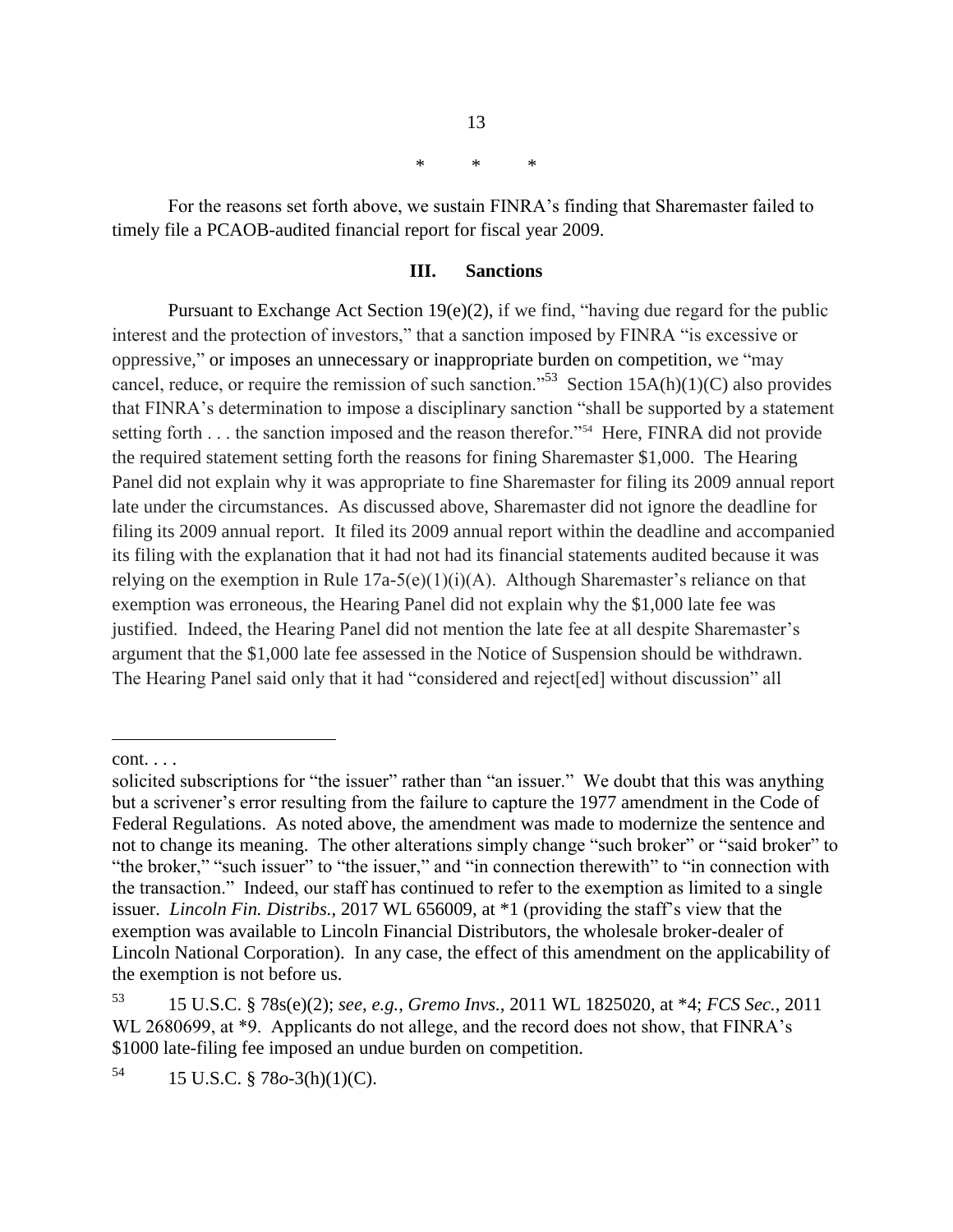arguments not addressed specifically. This statement did not comply with Exchange Act Section  $15A(h)(1)(C)$ .<sup>55</sup> Accordingly, we order FINRA to remit the \$1,000 to Sharemaster.<sup>56</sup>

An appropriate order will issue.<sup>57</sup>

By the Commission (Chairman CLAYTON and Commissioners STEIN, PIWOWAR, JACKSON and PEIRCE).

> Brent J. Fields Secretary

<sup>55</sup> <sup>55</sup> *Cf. Gremo Invs., Inc.*, Expedited Proceeding No. FPI100016 (Sept. 17, 2010) (finding that firm had "presented no persuasive reason to reduce the fine below the level recommended"), *available at* http://www.finra.org/sites/default/files/OHODecision/p123660\_0.pdf.

<sup>&</sup>lt;sup>56</sup> Although we might otherwise have remanded the matter to FINRA in order to allow it to attempt to provide the explanation missing from the Hearing Panel's decision, we decline to do so here in light of the protracted nature and unique facts and circumstances of this particular proceeding. *See, e.g.*, *BethEnergy Mines, Inc. v. Director, Office of Workers Compensation Programs*, 39 F.3d 458, 464 (3d Cir. 1994) ("While the Board could have remanded the matter, we hardly can fault it for bringing these protracted proceedings to a close").

<sup>&</sup>lt;sup>57</sup> We have considered all of the parties' contentions. We have rejected or sustained them to the extent that they are inconsistent or in accord with the views expressed in this opinion.